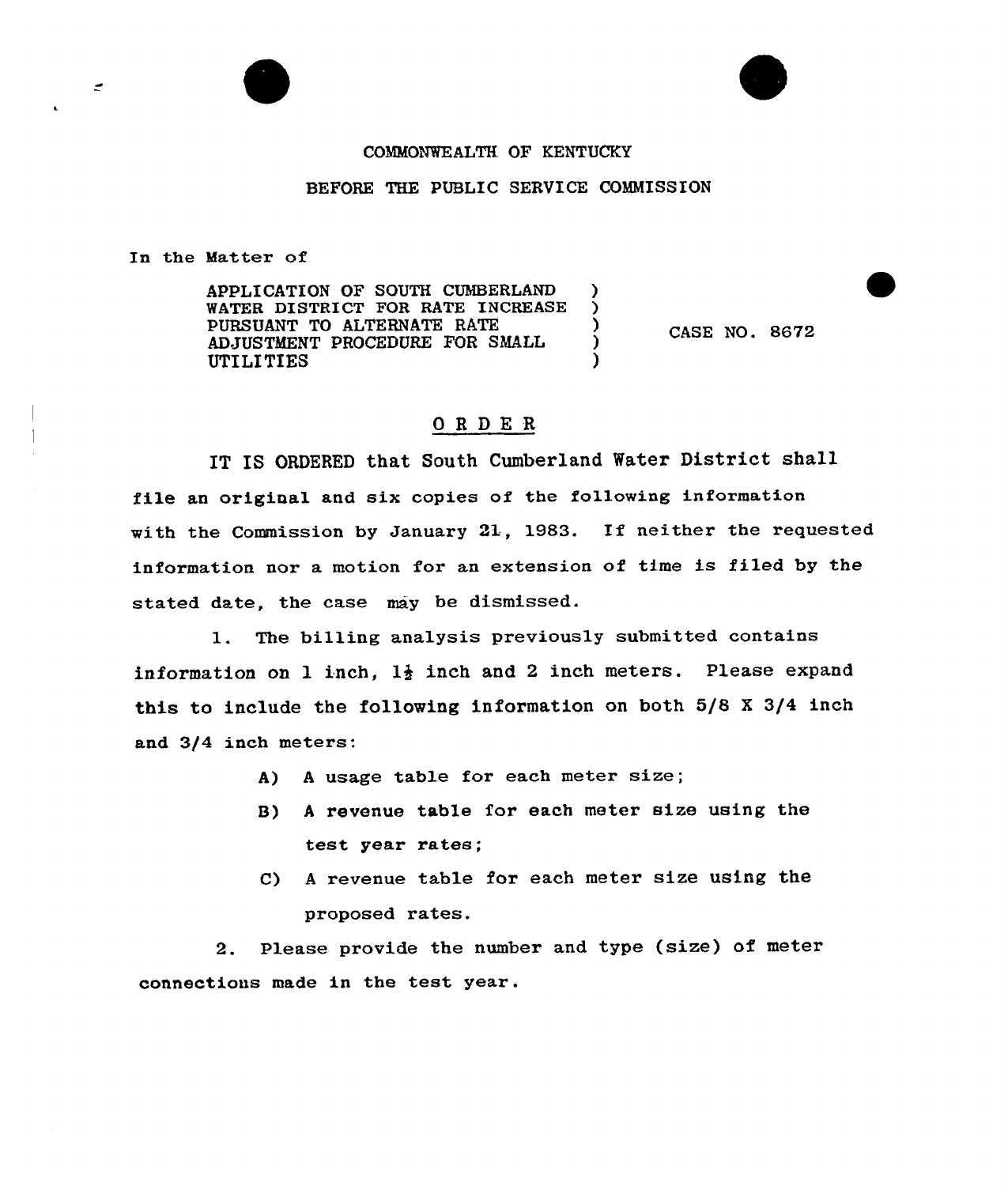3. Provide a complete list of connection charges collected during 1981 as set out in Format I attached. Explain any discrepancies in the total customers added during this period and the total customers paying a connection charge. Also, reconcile any differences in the total connection charges received and the total amount credited to contribution's in aid of construction Account 271 during the test year.

4. The 1981 annual report reflects that utility plant in service increased by \$8,444. Does this amount include all expenses for materials, labor and other expenses incurred for installation of new utility facilities in 1981?

5. Provide an explanation stating why there was less revenue generated in 1981 than in 1980, considering the fact that 4,224,810 more gallons of water was sold in 1981 than in 1980.

6. Included in the breakdown of the operation labor expense, Exhibit E, were several invoices from Billie Hammer and Lloyd Capp for labor expenses. Please provide an explanation stating if the work listed on each of these invoices was in connection with repairs to the existing system or if it was for the installation of new lines. If the labor was for both of these activities, please provide a breakdown between the two showing the amount of expense for repairs and the expense incurred for new installations separately.

7. In the response to <sup>a</sup> previous information request it was stated that W. B. Wyatt supervised the work performed by Mr. Lloyd Capp. Xf any compensation was received by Mr. Wyatt

 $-2-$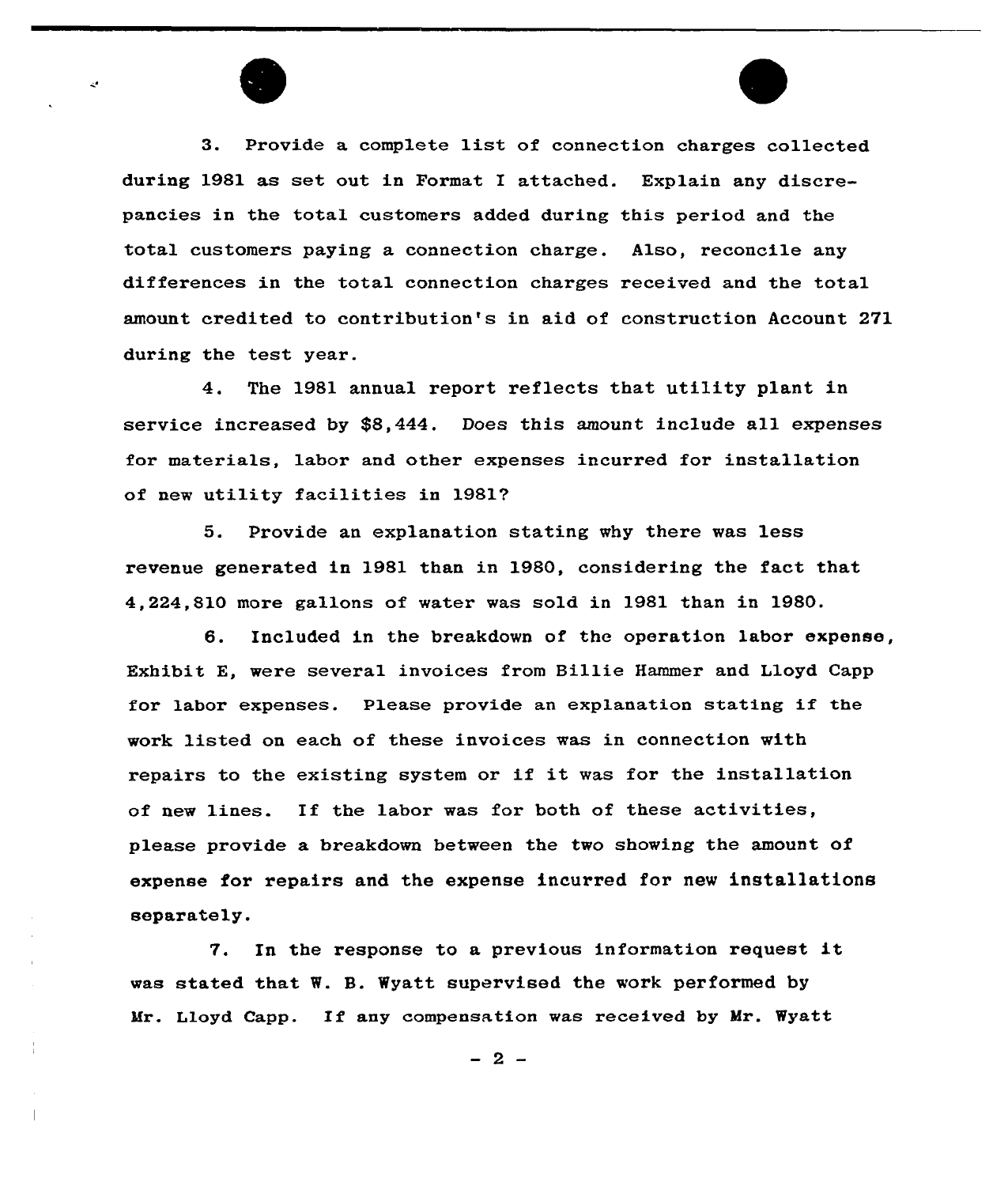

S. After examination of the invoices included in Exhibit F, the breakdown of operation supplies and other expenses, it has been found that several of the items listed on the invoices are items that should have been capitalized in accordance with the uniform system of accounts. Please provide an explanation as to why such items as meters, meter boxes, regulators, pipe, yokes and tubing were charged to account 641 rather than capitalized.

9. Please provide the electric bills for service provided from January 23, 1981, to February 23, 1981, for meter numbers 34095 and 33288.

1Q. Supply the present rates charged by Tri-County Membership Corporation for supplying electric service to South Cumberland and include any demand charge or customer charge applied to South Cumberland's bill as was requested in Item <sup>4</sup> of the previous information request.

11. In accordance with the Commission's regulations, in order to be eligible to file under the alternative rate adjustment procedure, a utility must have on file "fully completed annual reports for at least two (2) prior years when the applicant has been in existance that long". Upon review of the 1979 Annual Report for South Cumberland Water District it was found that this report was deficient in the items listed below. Completion of these items is necessary for the processing of this case. Please complete the following pages in full for the 1979 Annual Report.

 $-3-$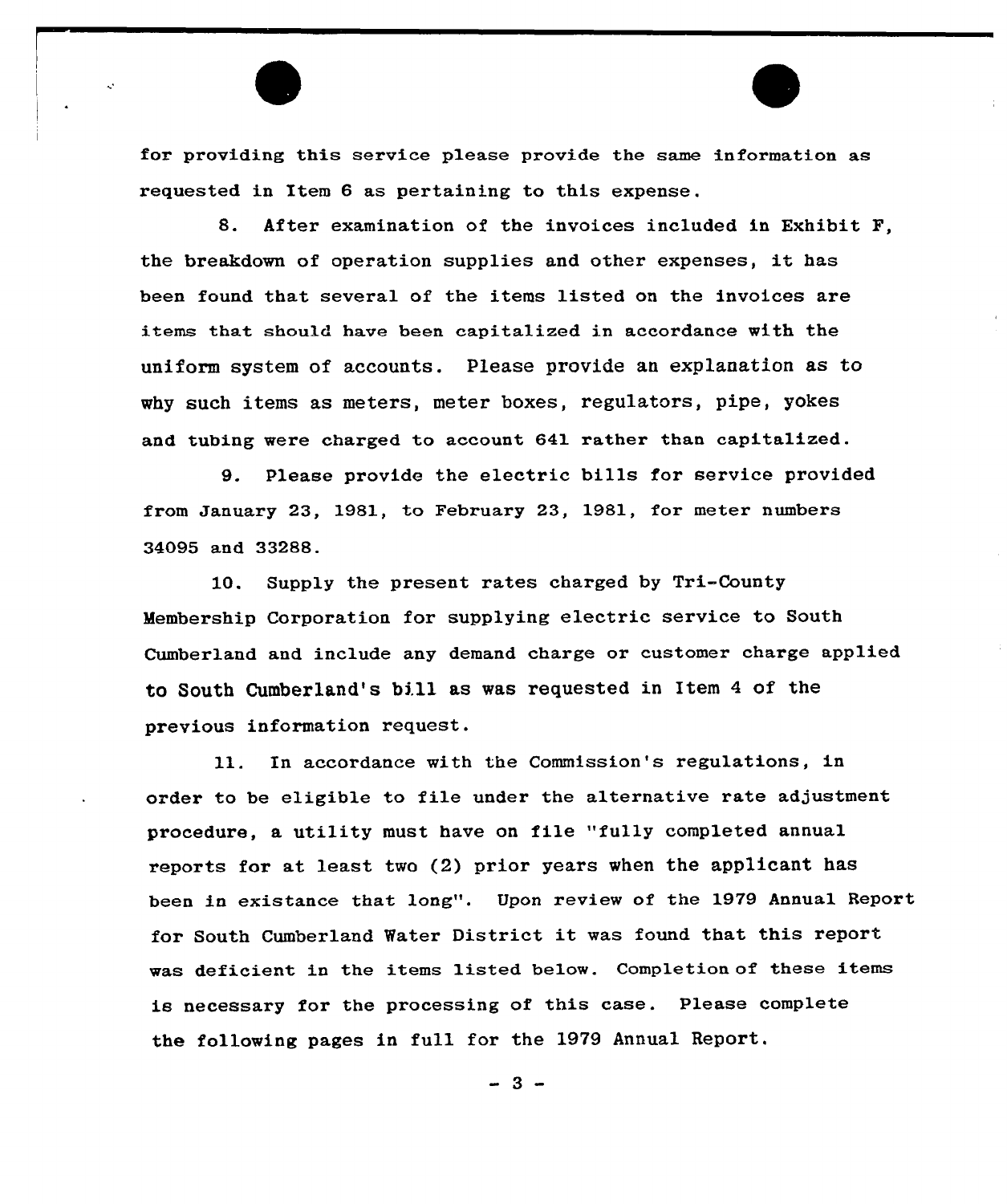Water Utility Plant in Service Schedule on pages 4 and 5.

E

b. Column b containing the number of customers and column c containing the gallons of water sold of the Statement of Income for the Year Schedule on page 10. c. Water Produced, Purchased and Distributed Schedule on page 12.

12. On November ll, 1980, the Commission issued an Order in Case No. 7132 that instructed South Cumberland to establish and maintain a program of emphasis on leak detection and correction until losses had been reduced to 15 percent. The Commission also ordered South Cumberland to submit monthly reports stating the quantity of water purchased, the quantity of water sold, and the quantity unaccounted for until line loss for the utility had been reduced to 15 percent. Please provide a narrative explanation of the progress that has been achieved in decreasing line losses under this program and copies of the monthly reports for the test year.

13. The 1981 Annual Report states that the number of customers is 410 yet the application submitted by South Cumberland lists the number of customers as 473. Provide an explanation for the discrepancy between the two amounts.

14. Of the total construction approved in Case Nos. 7132 and 7852 what is the status of the construction and what amount of funds has been acquired and what amount has been expended for the construction through the end of the test year? Also

 $-4-$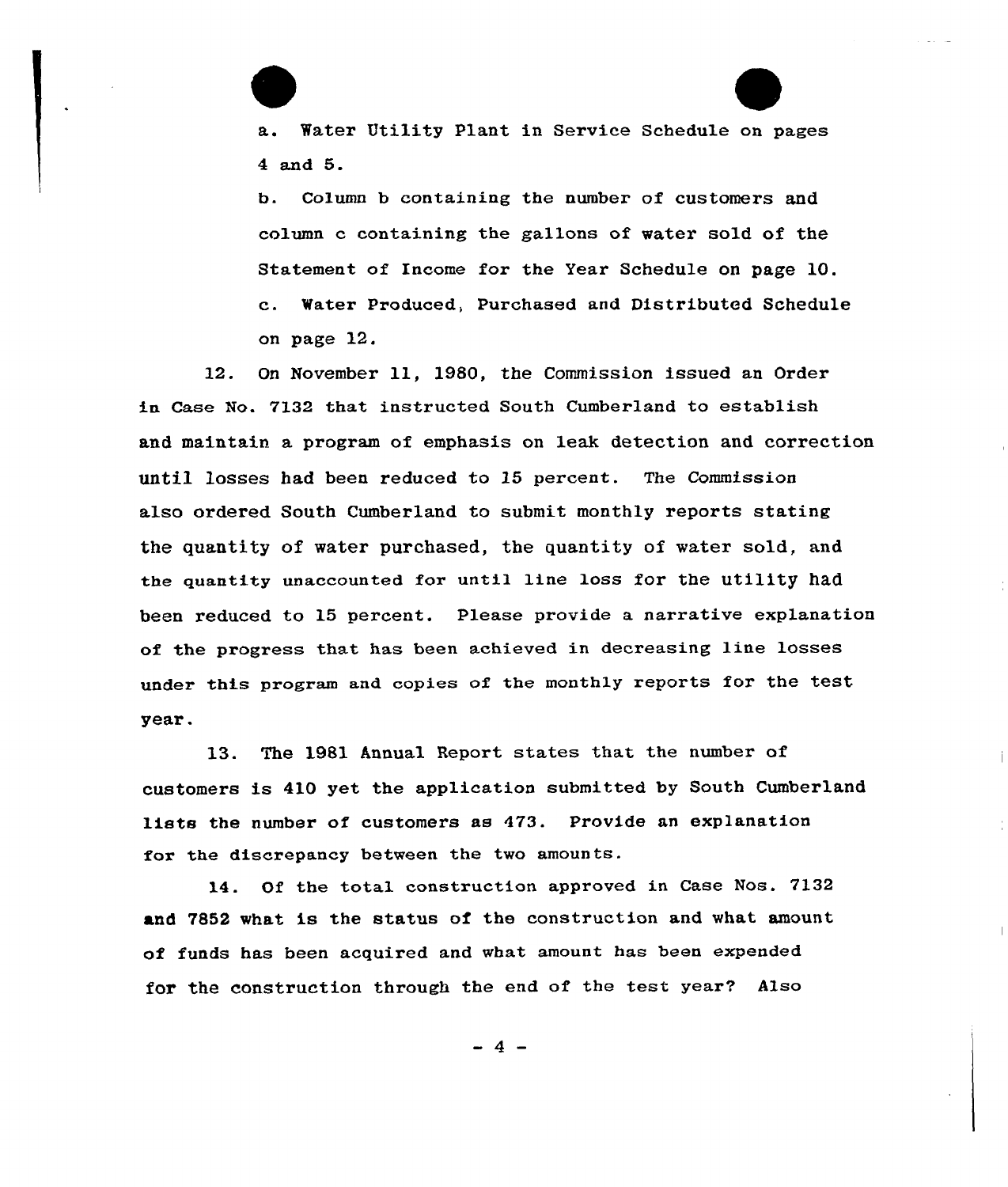provide the same information through the end of 1982 or the most recent date for which the information is available.

15. Provide a detailed analysis of the cost incurred for any legal, accounting, or other services acquired for the preparation of this rate application including the payee, dollar amount, account charged, hourly rates, time charged to the utility and a brief description of the service provided.

> Done at Frankfort, Kentucky, this 11th day of January, 1983. PUBLIC SERVICE COMMISSION

ill

**Commission** 

ATTEST:

**Secretary**